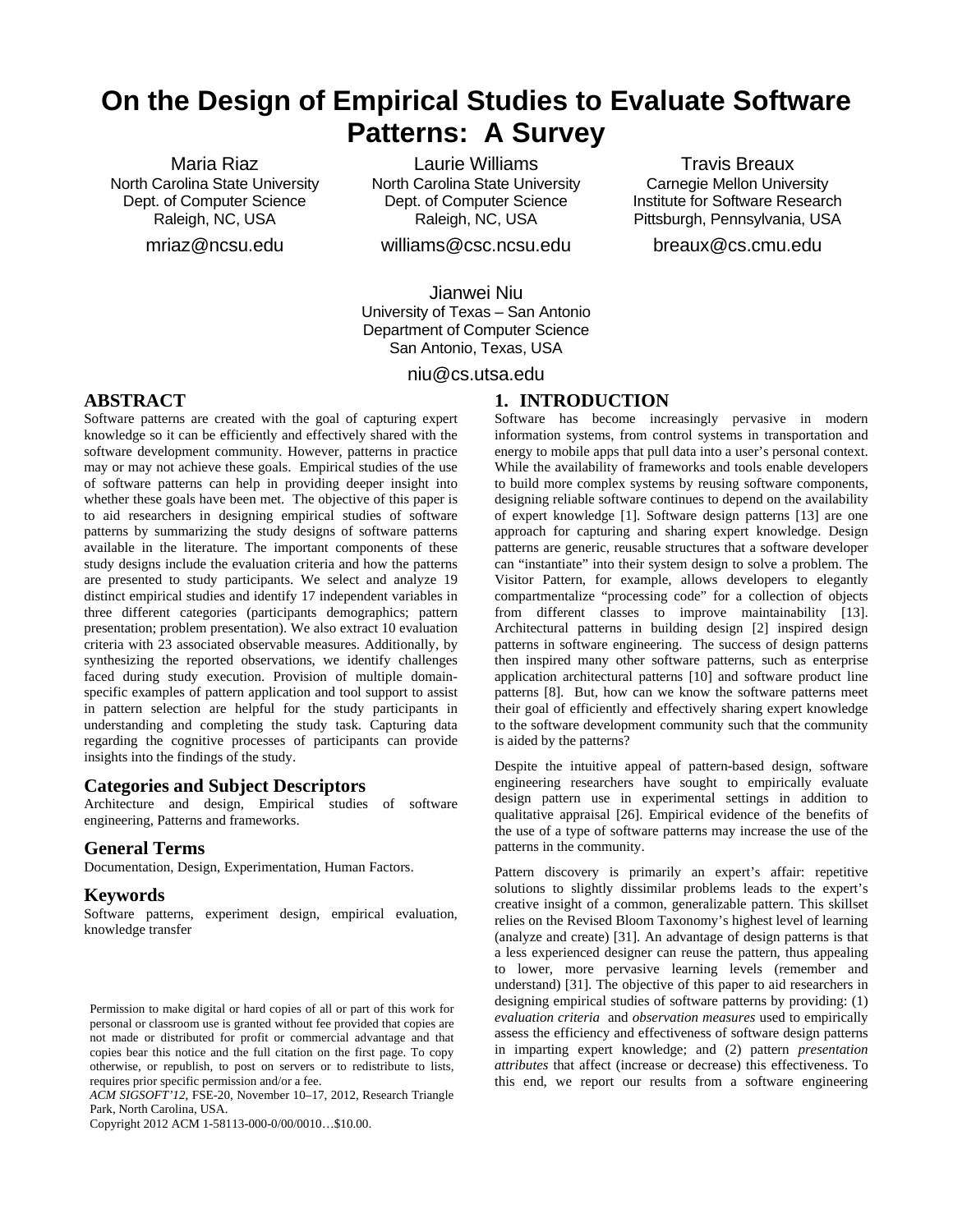literature survey on the topic of the empirical assessment of software design patterns.

The software patterns community has identified several assertions to promote the value of patterns to designers, such as: facilitation and ease of reuse; identification and capture of abstract concepts; aide in defining interfaces and interactions; means of shared documentation; construction of software with defined properties; and provision of common vocabulary [\[4\]](#page-9-5). Experimental evaluation can provide a scientific basis for verifying or refuting these assertions. However, multiple parameters effect the experiment design including factors such as: level of participants' expertise in applying software patterns; the manner of pattern documentation and presentation to participants in an empirical setting; the evaluation criteria used to assess quality of the outcome (a software artifact) after applying the patterns; and the method used for empirical evaluation. Our literature survey reported herein to identify these parameters can be used by software design patterns researchers and developers as an experimental design roadmap when evaluating patterns for efficiency and effectiveness.

The remainder of our paper is organized as follows: In Section 2, we provide a brief background of different areas in which software patterns are used. We document our methodology for conducting the survey in Section 3. In Section 4, we present the results of the survey to answer our research questions. In Section 5, we discuss and analyze the results and present our observations.

## **2. BACKGROUND**

Schmidt et al. [\[26\]](#page-10-0) defines software pattern as a means of providing successful solutions to common software problems. Software patterns are created with the goal of capturing expert knowledge so it can be efficiently and effectively shared with the software development community. Design patterns [\[13\]](#page-9-1) provide successful solutions to recurring problems in the context of a software design. In addition to design, concept of software patterns is used in the requirements [\[26\]](#page-10-0), analysis [\[11\]](#page-9-6), architecture [\[12\]](#page-9-7) and configuration managements [\[12\]](#page-9-7) among others. We focus on the empirical evaluation of software design patterns in different domains for the purpose of this literature survey.

# **3. METHODOLOGY**

We conducted a literature survey following the principles of evidence-based software engineering, as discussed in [\[4\]](#page-9-5). In this section, we describe our methodology for conducting the literature survey.

# **3.1 Research Questions**

We established the following research questions to focus our analysis of the studies in our survey.

RQ1. What are the demographics, including skill levels, of study participants involved in the study?

RQ2. How are the software patterns documented and presented to the participants?

RQ3. How are the problems (to be solved using the patterns) selected, documented and presented to the participants?

- RQ4. What are the evaluation criteria used in the studies?
- RQ5. What are the observable measures collected in the studies?

# **3.2 Inclusion and exclusion criteria**

The inclusion criteria determines which papers are studied to answer our research questions; included papers must be:

- 1) A peer reviewed publication, in the field of software engineering, evaluating one or more criteria of *design pattern application* based on:
	- a) Experimental studies involving human participants
	- b) Case studies involving human participants
- 2) A peer reviewed publication, in the field of software engineering, evaluating one or more criteria of *software pattern* application based on:
	- a) Experimental studies involving human participants
	- b) Case studies involving human participants

We excluded the following papers:

- 1) Publications not related to computer science and software engineering
- 2) A peer reviewed publication, in the field of software engineering discussing:
	- a) Design patterns in general without empirical evaluation
	- b) Design pattern quality assessment in isolation, without empirical evaluation involving human participants
	- c) Questionnaire-based assessment of design patterns
	- d) Design pattern mining
	- e) Design pattern recovery / discovery
	- c) Reverse engineering using patterns
- 3) Books and non-peer reviewed publications on design patterns
- 4) Design pattern catalogs

## **3.3 Data Collection**

We only include papers that report the following data items to describe their empirical methodology; we did not use these data items to evaluate study quality.

- Complete reference of the source publication
- Empirical method (case study, controlled experiment)
- Pattern presentation technique to the participants (tool, library, tutorial, introduction, instantiated patterns)
- Problem presentation technique (type of problem, size of problem, number of tasks, duration to complete, deliverable)
- Problem domain and specific development environment, if any
- Participants (number, expertise level, grouping)
- Type of evaluators (academic experts, industry experts)
- Evaluation criteria (see Table 5, below).
- Effect of using patterns (positive / negative) on participants
- Results discussion provided by publication authors

## **3.4 Search Process**

We began an exploratory search phase to identify relevant terms to our literature survey. We searched three databases (Google Scholar, ACM, IEEE) and collected papers that had the search terms anywhere in the paper. We use the following search terms:

- software pattern [evaluation OR experiment]
- empirical study software patterns ["design patterns" OR "software architecture"]
- design pattern experiment

After eliminating duplicates, these search queries produced an initial set of 295 papers. We down-selected by having two researchers separately vote on the paper titles for their relevance to the empirical assessment of software patterns, erring on the side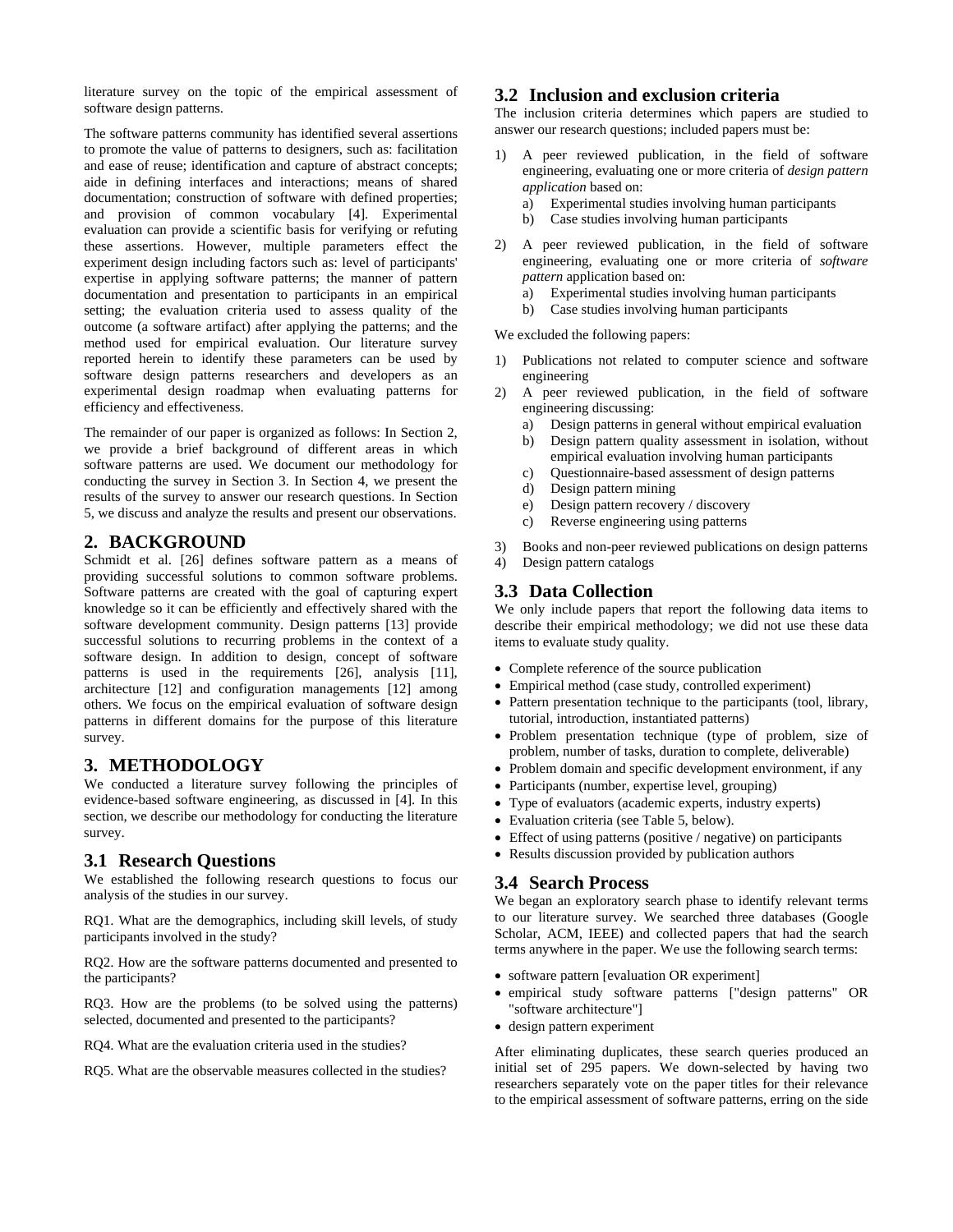of inclusion at this step. The combined union of these two sets yielded 95 papers. We further eliminated 64 papers by evaluating the paper abstracts based on the inclusion and exclusion criteria in Section 3.2. One researcher voted on all the abstracts while the other voted on a subset of 44 abstracts identified using the first two search terms. Any paper voted in favor by either of the researchers was included as before yielding a set of 31 papers.

One of these 31 papers was a mapping study conducted by Zhang and Budgen [\[31\]](#page-10-1). This paper discusses and summarizes 11 papers on experimental evaluation of the usefulness and usability of the 'Gang of Four' (or 'GoF' patterns) [\[13\]](#page-9-1) design patterns. We applied our detailed inclusion criteria (in terms of data collection) on the set of 31 papers which yielded 14 papers. In addition, we included 11 papers from the mapping study: 8 of these papers were independently identified by our method. We added the three remaining papers from the mapping study to yield a total of 17 papers. All 11 papers discussed in the mapping study [\[31\]](#page-10-1) are included in our survey as they satisfy our detailed inclusion criteria.

In our survey, we are interested in papers that provide empirical evaluation of software patterns including, but not limited to, the GoF design patterns. Mapping study by Zhang and Budgen [\[31\]](#page-10-1) studied literature up to the end of 2009. We have surveyed literature published until January 2012 and include relevant papers published since the mapping study.

## **3.5 Included Papers**

The list of included papers follows with a unique reference number (in brackets) used throughout the remainder of this paper:

- [S01] Cognitive learning efficiency through the use of design patterns in teaching [\[18\]](#page-9-8)
- [S02] An empirical study on students' ability to comprehend design patterns [\[5\]](#page-9-9)
- [S03] Two Controlled Experiments Assessing the Usefulness of Design Pattern Documentation in Program Maintenance [\[25\]](#page-9-10)
- [S04] A Controlled Experiment in Maintenance Comparing Design Patterns to Simpler Solutions [\[24\]](#page-9-11)
- [S05] The Difficulties of Using Design Patterns among Novices: An Exploratory Study [\[16\]](#page-9-12)
- [S06] Development and Evaluation of Emerging Design Patterns for Ubiquitous Computing [\[7\]](#page-9-13)
- [S07] The Factory Pattern in API Design: A Usability Evaluation [\[9\]](#page-9-14)
- [S08] Impact of the Visitor Pattern on Program Comprehension and Maintenance [\[17\]](#page-9-15)
- [S09] Toward Effective Deployment of Design Patterns for Software Extension: A Case Study [\[19\]](#page-9-16)
- [S10] Do Maintainers Utilize Deployed Design Patterns Effectively? [\[20\]](#page-9-17)
- [S11] Documenting pattern use in Java programs [\[28\]](#page-10-2)
- [S12] A controlled experiment comparing the maintainability of programs designed with and without Design Patterns: a replication in a real programming environment [\[30\]](#page-10-3)
- [S13] Do Design Patterns Improve Communication? An Experiment with Pair Design [\[29\]](#page-10-4)
- [S14] Work Experience versus Refactoring to Design Patterns: A Controlled Experiment [\[21\]](#page-9-18)
- [S15] The Use of Architectural Patterns in the Agile Software Development of Mobile Applications [\[15\]](#page-9-19)
- [S16] Patterns in Learning to Program An Experiment? [\[22\]](#page-9-20)

[S17] The Value of a Usability-Supporting Architectural Pattern in Software Architecture Design: A Controlled Experiment [\[14\]](#page-9-21)

The 11 papers includes in the mapping study appear as S03-S13 [\[31\]](#page-10-1). Two replication studies are included: S11 replicates S03; and S12 replicates S04. Four additional replications of S04 were recently reported in a 'Joint Replication Project' [\[23\]](#page-9-22).

Paper S01 presented the results of three different patterns-related experiments. In this paper, we refer to these experiments as S01- A, S01-B, and S01-C. In total, we discuss 19 distinct empirical studies of software patterns represented by the 17 papers. Five studies are case studies (S01-A, S02, S05, S09 and S15) and the remaining 14 studies are controlled experiments. This set contributes insight into experimental and case study design and presents an opportunity to synthesize seemingly conflicting results to address questions related to design pattern applicability and usability. However, this number is too few to support a metaanalysis across this domain.

#### **4. RESULTS**

We now summarize the results of our survey. In Section 5, we discuss and interpret these results.

#### **4.1 Participants Demographics**

Research question RQ-1 asks, what participant demographics vary in the sample population across these studies? Table 1 summarizes the demographic categories that we collected across each study.

Identifying suitable participants is an important component of an empirical study design. Eighteen of the empirical studies in our survey involved undergraduate and graduate students enrolled in a computer science degree program. The study S12 (a replication of study S04) was conducted in a real programming environment with professional programmers. Study S12 was the only study to offer monetary incentives to participants. These incentives varied with the participant's experience level as rated by their employers. Study S01-B involved a mix of undergraduate students and professionals. The remaining studies either employed volunteers (S16) or coursework credit, such as an assignment grade or extra credit. Participants could leave the study at any time without a penalty. Coursework credits were only furnished at completion.

In some studies, participants were asked to assess their expertise levels, including familiarity with design patterns (discussed in Section 4.3). The self-assessments were measured by time period (academic or work experience), lines of code (LOC) written, and self-perceived personal rating in comparison to other students or programmers. These assessments were based on responses to questionnaires provided to the participants. In study S16, investigators used the students' performance in a prior programming course to establish a performance baseline. In study S12, experience level of participants was rated by their employers.

**Table 1. Details Related to Participants**

| Participant<br><b>Sample Size</b> | $\bullet$ < 20 (S01-A, S01-B, S05, S07, S13, S15, S16, S17)<br>$\bullet$ 20 - 50 (S01-C, S02, S04, S06, S08, S11, S12)<br>• $51 - 100$ (\$03, \$09.)<br>• $>100$ (S <sub>10</sub> , S <sub>14</sub> ) |
|-----------------------------------|-------------------------------------------------------------------------------------------------------------------------------------------------------------------------------------------------------|
| <b>Participant</b><br>Role        | • Undergraduate $(S01-A, S03, S05, S10, S11, S14, S14)$<br>S <sub>16</sub> )<br>Graduate (S02, S03, S06, S08, S09, S13, S14, S15,<br>S17)<br>• Professional $(S01-B, S04, S06, S12)$                  |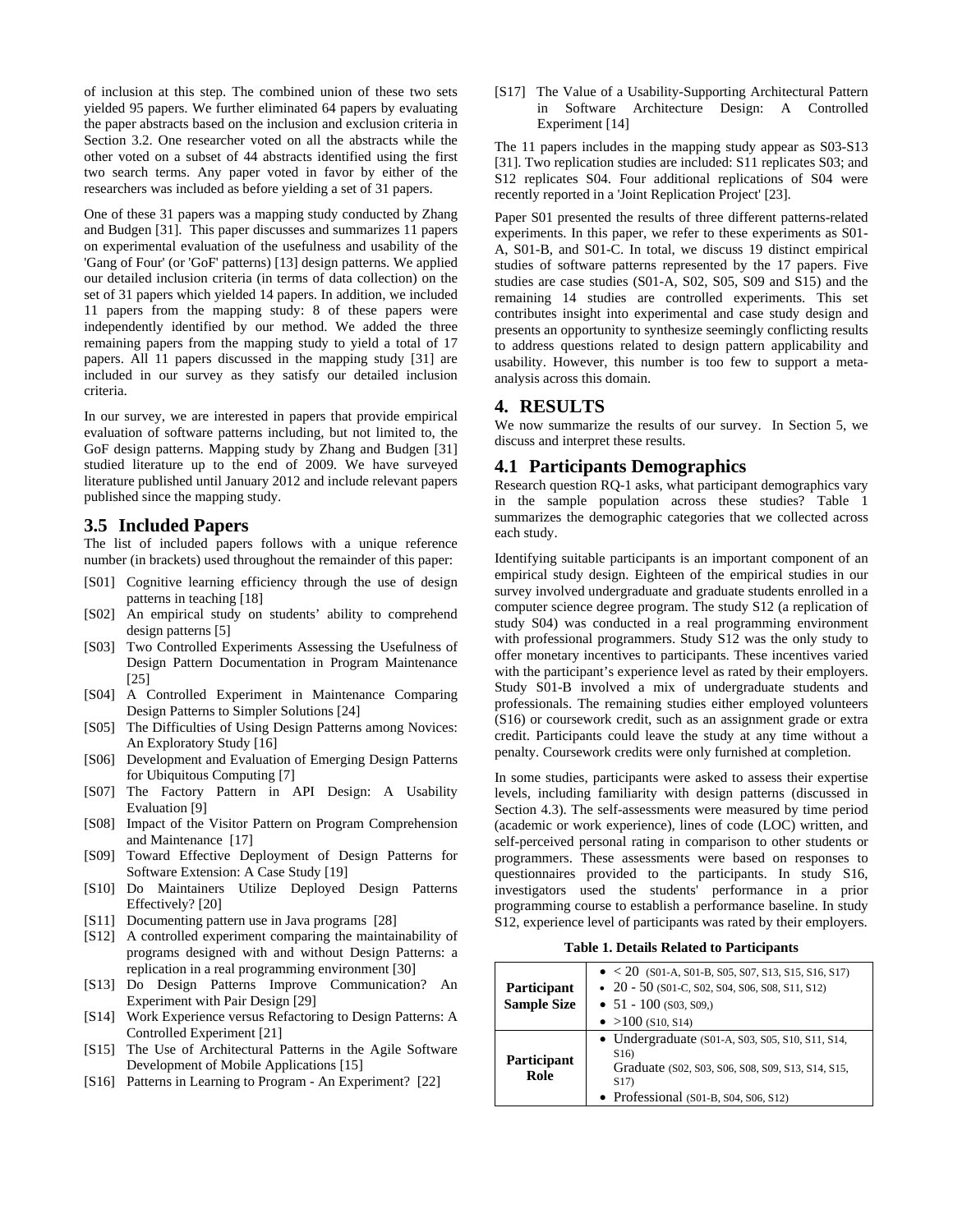|                            | $\bullet$ Expert                          |  |
|----------------------------|-------------------------------------------|--|
| <b>Experience</b><br>Level | • Medium                                  |  |
|                            | • Novice                                  |  |
|                            | • Volunteer $(S16, SO1-A)$                |  |
| <b>Incentives</b>          | • Coursework Credits                      |  |
|                            | $\bullet$ Monetary (S12)                  |  |
|                            | • Based on experience category            |  |
| Grouping                   | • Based on task assigned                  |  |
|                            | • Based on the preparatory material given |  |

In Table 1, most studies consisted of 50 participants or less and were conducted using coursework credit. Experience level of participants was considered relative to the other participants in the study.

# **4.2 Pattern Presentation to Participants**

Research question RQ-2 asks, how are the patterns documented and presented to the participants? In our survey, investigators provide participants with preparatory material to orient the participants to the task. Table 2 sumarizes the preparatory materials used in the included studies. We further distinguished the following methods to deliver material to participants:

- *Shared Introduction*. All participants receive the same prepatory material at the start of the study. Materials were delivered as oral or written introduction, short course, or applied pattern examples. This approach is used to measure performance differences due to different experience levels (experts vs. novice).
- *Shared Stimulus*. All participants receive the same material during the study execution, but after performing one or more tasks. Materials were delivered as a short or long course. This approach is used to measure the impact of training on participant performance.
- *Varied Stimulus*. Two groups of participants, wherein one group receives more detailed prepatory material than the other group. This approach is used to measure differences in pattern adoption and applicability based on the material provided.
- *Full Factorial*. Two groups of participants, wherein one group receives pattern-based material (treatment) and the other group receives non-pattern-specific material (control), such as code refactoring goal. The information content of the non-patternspecific material may be the same as the pattern-specific material but presented in general terms. In addition, participants are sub-divided using all combinations of material and participant expertise level (i.e., a full factorial experimental design).

|  |  | Table 2. Type of Preparatory Material |  |
|--|--|---------------------------------------|--|
|--|--|---------------------------------------|--|

| <b>Presentation Technique</b>                     | <b>Study Reference Number</b>                                                                          |
|---------------------------------------------------|--------------------------------------------------------------------------------------------------------|
| Tool                                              | S01-A, S01-B                                                                                           |
| Pattern Library                                   | S01-A, S06                                                                                             |
| Video Tutorial                                    | S01-A                                                                                                  |
| Oral Introduction                                 | S01-C, S09, S10, S13                                                                                   |
| Written Material (during<br>the conduct of study) | S05, S06, S13, S15, S16, S17                                                                           |
| <b>Short Course</b>                               | S03, S04, S05, S09, S10, S11,<br>S <sub>12</sub> , S <sub>14</sub> , S <sub>15</sub> , S <sub>16</sub> |
| Long Course                                       | S <sub>0</sub> 2, S <sub>13</sub>                                                                      |
| <b>Instantiated Patterns</b>                      | S01-B, S03, S04, S08, S09, S10,<br>S <sub>11</sub> , S <sub>12</sub> , S <sub>13</sub>                 |

| Documented Patterns                       | $S03$ (code), $S10$ (design),<br>S11(code), S14 (code, prior to<br>refactoring) |
|-------------------------------------------|---------------------------------------------------------------------------------|
| Multiple Examples (in<br>varying context) | S <sub>07</sub> , S <sub>15</sub>                                               |
| Real World Example                        | S07, S15, S17                                                                   |
| <b>Expert Guidance</b>                    | S <sub>15</sub>                                                                 |

In some studies, participants were provided a tool to help with pattern selection and application. While most studies employ a short course to orient participants with the patterns, two studies employ a long course in which participants solved a set of problems before and after the course (a share stimulus study). Studies of software maintenance provided instantiated patterns, which consist of one or more design patterns applied to the given design or code. In study S08, the participants were not informed about the purpose of the study (to evaluate design pattern application). Two studies (one replication of the other) utilized the concept of pattern-specific documentation, such as code comments or taglets, to highlight the role of different classes and interfaces in the instantiated pattern. One experiment documented the patterns in the UML design.

# **4.3 Problem Presentation to Participants**

Research question RQ-3 asks, how were the problem descriptions presented to the participants? For each study, we identified task types for the problem provided to participants as either: a *selection task*, in which participants must select a relevant pattern to solve the problem and apply the pattern; an *application task*, in which participants are provided the pattern and evaluated for their ability to apply the pattern; or a *maintenance task*, in which participants are asked to modify existing code with instantiated patterns. Pattern comprehension is an important part of performing a maintenance task involving patterns. Understanding how patterns are instantiated in an existing system can help in identifying how to modify the system. Moreover, some studies emphasize design-related software lifecycle tasks while others emphasize implementation. Table 3 summarizes our analysis for task type and lifecycle emphasis.

|  |  | Table 3. Task Categorization |
|--|--|------------------------------|
|--|--|------------------------------|

| Category            | Implementation                       | <b>Design</b>                                           |
|---------------------|--------------------------------------|---------------------------------------------------------|
| Selection<br>Task   | S01-C, S02, S15,<br>S <sub>16</sub>  | S01-A, S01-B, S02,<br>S <sub>05</sub> , S <sub>06</sub> |
| Application<br>Task | S01-C, S02, S07,<br>S09, S15, S16    | S01-A, S01-B, S02,<br>S05, S06, S17                     |
| Maintenance<br>Task | S03, S04, S10, S11,<br>S12, S13, S14 | <b>S08</b>                                              |

In addition to task category and lifecycle emphasis, problem descriptions had other differentiating factors that we present in Table 4.

**Table 4. Problem Presentation Details**

| Number of<br><b>Tasks</b> | • 1 (S01-B, S01-C, S09, S17)<br>$\bullet$ 2 (S02, S03, S06, S08, S11, S13, S15)<br>• 3 (S01-A, S05, S10, S14)<br>$\bullet$ 5 (S07)<br>• $6(S16)$<br>$\bullet$ 9 (S04, S12) |
|---------------------------|----------------------------------------------------------------------------------------------------------------------------------------------------------------------------|
| <b>Task Size</b>          | $\bullet$ KLOC                                                                                                                                                             |
| Task                      | • Same to all $(S01-A, S01-B, S03, S05, S06, S06)$                                                                                                                         |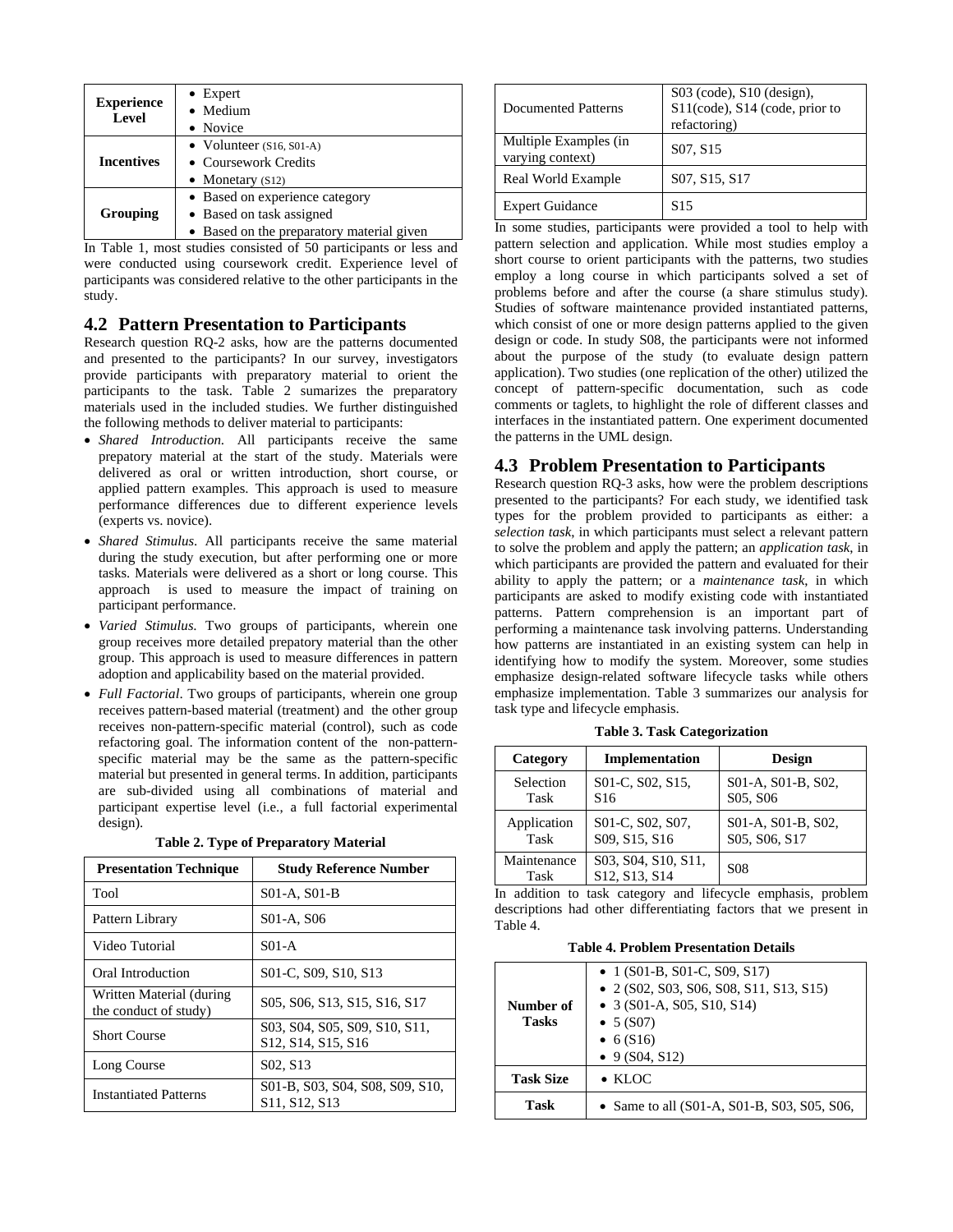| <b>Differences</b> | S08, S09, S11, S13, S16, S17)                      |  |  |  |
|--------------------|----------------------------------------------------|--|--|--|
|                    | • Selected by participants (S01-C, S02,            |  |  |  |
|                    | • Pattern vs. non-pattern version (S04, S07,       |  |  |  |
|                    | S08, S12, S14)                                     |  |  |  |
|                    | • Different problem sets $(S10, S14, S15)$         |  |  |  |
|                    | • Same to all $(S05, S09, S10)$                    |  |  |  |
|                    | Pre- vs. post training (S02, S04, S12, S13)        |  |  |  |
| <b>Information</b> | Pattern vs. non-pattern information (S01-          |  |  |  |
| <b>Differences</b> | B, S03, S06, S07, S11, S16, S17)                   |  |  |  |
|                    | • Less vs. more information $(S15, S17)$           |  |  |  |
|                    | • Object-oriented $(S02, S03, S04, S05, S07, S07)$ |  |  |  |
|                    | S08, S09, S10, S11, S12, S14, S16)                 |  |  |  |
|                    | • Software architecture $(S15, S17)$               |  |  |  |
| <b>Problem</b>     | • Version control $(S13)$                          |  |  |  |
| Domain             | Ubiquitous computing (S06)                         |  |  |  |
|                    | • Collaborative learning $(S01-A, S01-C)$          |  |  |  |
|                    | • Simulation environment (S01-B)                   |  |  |  |
|                    | • Use of special tool or framework (S01-A,         |  |  |  |
| <b>Technical</b>   | S01-B, S01-C)                                      |  |  |  |
| <b>Constraints</b> | • Use of specific language                         |  |  |  |
|                    | • Time-based $(S01, S02, S03, S06, S09, S14,$      |  |  |  |
| <b>Ending</b>      | S <sub>15</sub> , S <sub>16</sub> )                |  |  |  |
| Criteria           | Completion-based (S04, S05, S07, S08,              |  |  |  |
|                    | S <sub>17</sub>                                    |  |  |  |

Twelve studies were specific to object-oriented design patterns. Two studies were related to software architecture. Other problem domains are also listed in the above table. Most of the studies provided a time-limit for the participants to complete the task. However five studies provided no time-limit and allowed participants time to complete the task.

# **4.4 Evaluation Criteria after Pattern Application**

Research question RQ-4 and RQ-5 ask, what are the evaluation criteria used in the experiments and what measures are used to assess these criteria in the observable outcome? Table 5 presents the complete overview of the 10 different evaluation criteria and the 23 different measures. These can be thought of as the dependent variables in an empirical study design. Example usage illustrates ways in which these criteria have been used in the empirical studies.

Some of the evaluation criteria may be mapped to quality attributes such as reusability, flexibility, understandability, functionality, extendibility and effectiveness as discussed [\[3\]](#page-9-23) in the context of object-oriented design quality.

# **4.5 Reported Observations**

In addition to answering the research questions in Sections 4.1 through 4.4, we summarize key observations reported in the studies below. In Section 5, we synthesize these findings to identify several implications that affect study design.

## *4.5.1 Studies in Pattern Selection and Application*

*S01-A*: Novices outperformed more experienced students in terms of quality by the time they were completing the final of the three tasks. However, the experienced students took less time with each problem. Novices did not get any faster.

*S01-B*: The control group (with both novices and experts) couldn't finish the task in time. Novices struggled with understanding the tool while experts got lost in details. The treatment group (both novices and experts) were able to complete the design task. Novices provided efficient solutions and learned through

overcoming mistakes. Experts had to overcome the additional cognitive load introduced by the conflict between their existing mental patterns and the presented design patterns.

*S01-C*: Use of framework introduced a steep learning curve addition to cognitive load. Groups using framework were eventually able to finish the assigned task with assistance in selecting applicable patterns. Groups using patterns without a framework were able to select applicable patterns on their own and solve the problems with relative ease, outperforming the treatment group.

*S02*: Code without patterns found more difficult to maintain and involved complex conditional logic and higher coupling. Even successful in applying a pattern, participants found it difficult to provide a rationale for using a particular pattern. Program size increased with the use of patterns. Polymorphism, a theme present in most of the patterns, leads to lose coupling and reduces complexity as observed by the participants.

*S05*: Two main types of errors were identified indicating the difficulties faced by novices in terms of pattern selection and application.

*Pattern-Selection Errors*: Inability to identify the most suitable pattern for a given problem. One example of pattern application might not be enough to assist novices in correctly reapplying patterns in a different problem. Applicability of some patterns found to be easier to identify (e.g., Strategy) than others (e.g., Factory). This might be in part due to the wording used in the problem statement.

*Pattern-Application Errors*: a) Mapping from pattern to actual design found to be the major challenge for novices; b) Misrepresentation errors such as use of concrete class instead of abstract class or interface, difficulty in identifying suitable operations or translating from generic operations in pattern to specific operations in the problem; c) Incomplete design in terms of missing key classes or operations.

*S06*: Experts applied patterns more effectively than novices. Patterns found to help novice designers in coming up with design idea and in explaining their ideas to others. For experienced designers unfamiliar with the domain, patterns helped in understanding the domain and communicating ideas. Patterns also helped in avoiding some design problems. Designer, without the knowledge of patterns may need to revisit and modify the design more frequently. They might also overlook important tradeoffs documented in a pattern description. None of the group employed the privacy patterns effectively and treated privacy as a secondary issue.

*S07*: Using factories for object construction (Factory pattern) found more time consuming than use of constructors. Presenting factories as part of the framework not found helpful in improving efficiency of task completion.

*S09*: Adhering to the theme of a pattern resulted in higher design quality measured in terms of following the Open-Closed Principal (OCP). Benefits in design quality not observed in solution without patterns or violating the theme of the pattern. Identified a need to explore factors that might play a role in effective deployment of design patterns.

*S15*: The case given more specific examples adopted the patterns in contrast to the other case given less detailed material. Case without the use of architectural patterns had significantly higher complexity in the resultant application (measured in terms of Cyclomatic complexity). The multiple case study highlights that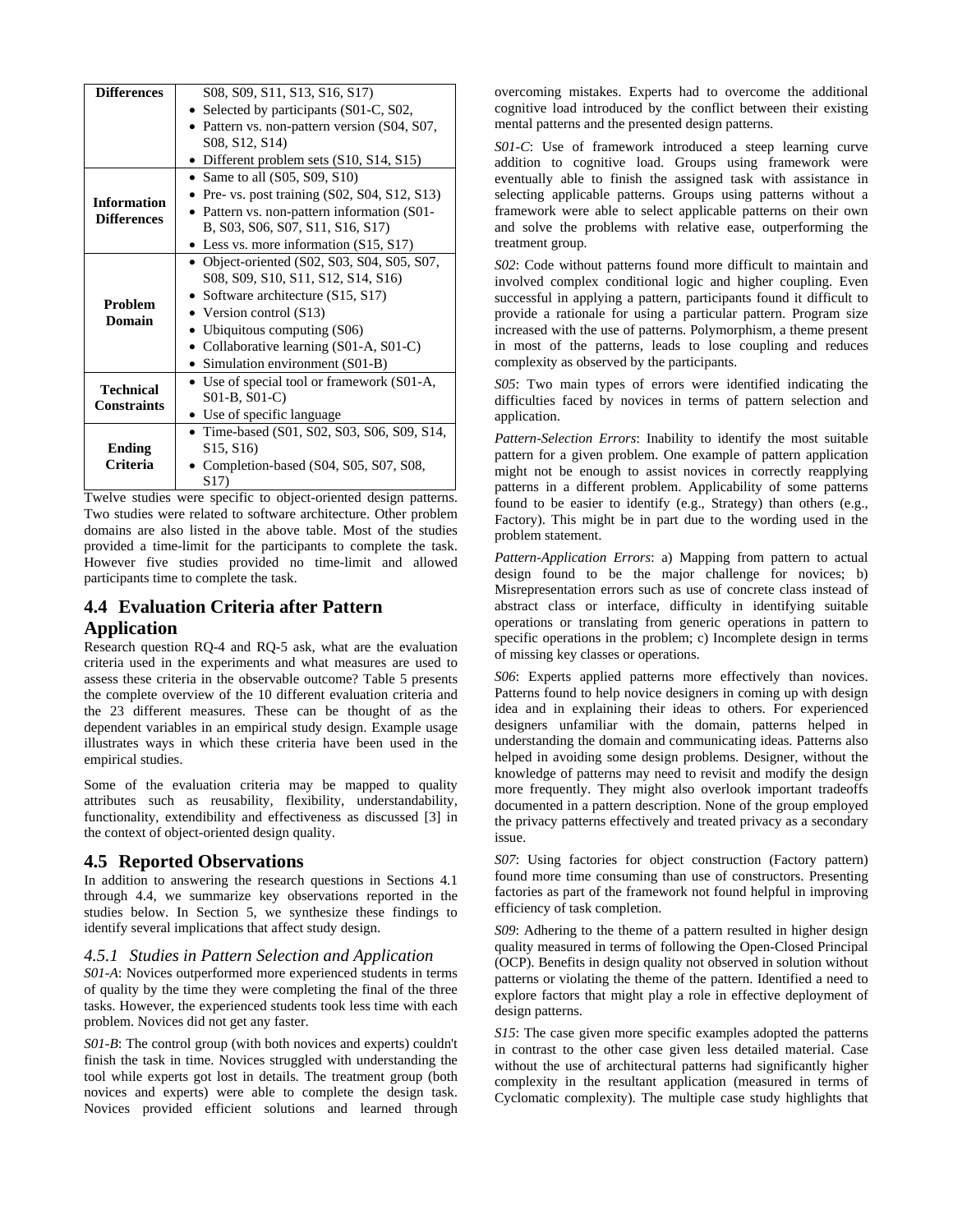| <b>Evaluation</b><br>Criteria      | <b>Observable Measures</b>                                                                                 | <b>Example Usage</b>                                                                                                                                                                                                                                                                                 |                                                                             |  |
|------------------------------------|------------------------------------------------------------------------------------------------------------|------------------------------------------------------------------------------------------------------------------------------------------------------------------------------------------------------------------------------------------------------------------------------------------------------|-----------------------------------------------------------------------------|--|
| Quality                            | Subject matter expert evaluation                                                                           | On a scale of finite discrete values, how do experts evaluate the overall quality of<br>the deliverable                                                                                                                                                                                              | S01-A, S01-B, S01-C,<br>S02, S05, S06                                       |  |
|                                    | Adherence to design principles                                                                             | How the State pattern helps in complying with OCP (Open-Closed Principal)                                                                                                                                                                                                                            | S <sub>09</sub>                                                             |  |
| Efficiency (in<br>problem solving) | Time to complete                                                                                           | To assess efficiency of experts vs. novices or pattern vs. non-pattern approaches.<br>Often useful when comparing the times of correct solutions. Otherwise, need to<br>account for time needed to fix errors                                                                                        | S01-A, S01-B, S01-C,<br>S03, S06, S07, S12, S13,<br>S16, S04, S11, S14, S17 |  |
|                                    | Learning efficiency (ease of<br>understanding and performing the task)                                     | In an experiment with tasks of progressing levels of difficulty, what is the spread of<br>achievement among participants in a given time frame, using the knowledge design<br>patterns as a control variable                                                                                         | S01-A, S01-B, S01-C,<br>S03, S06, S07, S12, S13,<br>S16, S08                |  |
|                                    | Useful / Working Solution                                                                                  | In a maintenance task involving two functionally equivalent implementations with<br>and without pattern, how useful is one approach in comparison to the other in<br>assisting correct maintenance                                                                                                   | S01-B, S01-C, S04, S05,<br>S06, S09, S10, S11, S12                          |  |
| Correctness                        | Number of errors                                                                                           | When performing a maintenance task, assess if the use of patterns lead to less<br>number of errors as compared to a maintenance task without employing design<br>patterns; Assess the difference in number of errors made by novice using patterns<br>vs. experienced participants not using pattern | S03, S04, S06, S10, S11,<br>S <sub>12</sub>                                 |  |
|                                    | Number of failing tests                                                                                    | In maintenance, identify functional problems in deliverable; In refactoring, ensure<br>functional equivalence                                                                                                                                                                                        | S <sub>14</sub>                                                             |  |
|                                    | Cognitive load (qualitatively assessed)                                                                    | Based on the cognitive load theory, identify the type of load (intrinsic, extraneous,<br>germane) and see if it is conducive to learning and developing knowledge schemas                                                                                                                            | S01-A, S01-B, S01-C, S02                                                    |  |
| Complexity                         | Eye focus (quantitative assessment of<br>focus of attention during the task)                               | Using eye tracker to determine whether participants focused on the pattern-specific<br>code while performing maintenance task or spent more time understanding non-<br>pattern code                                                                                                                  | <b>S08</b>                                                                  |  |
|                                    | Cyclomatic complexity (number of<br>linearly-independent paths)                                            | Comparing Cyclomatic complexity of deliverables to identify cases with complex<br>components. Higher number correlates with higher risk of defects                                                                                                                                                   | S15                                                                         |  |
| Completeness                       | Requirements fulfillment                                                                                   | When performing maintenance tasks, how many of the required tasks were<br>accomplished when using patterns vs. non-pattern approaches                                                                                                                                                                | S01-B, S03, S06, S07,<br>S09, S10, S11, S17                                 |  |
|                                    | Pattern selection                                                                                          | Assess the use of tools with support for pattern selection in helping participants                                                                                                                                                                                                                   | S02, S05, S09, S10, S16,                                                    |  |
| Usability                          | Pattern application                                                                                        | Assess the use of multiple pattern usage examples to improve patterns applicability                                                                                                                                                                                                                  | S17                                                                         |  |
|                                    | Oral communication                                                                                         | How pairs communicate with and without design patterns knowledge                                                                                                                                                                                                                                     | S06, S13, S15                                                               |  |
| Communication                      | Documentation                                                                                              | How patterns knowledge aids in capturing design rationales                                                                                                                                                                                                                                           | S15                                                                         |  |
| Creativity                         | Subject matter expert evaluation                                                                           | a) HCI experts assessing the creative aspects of a deliverable                                                                                                                                                                                                                                       | S <sub>06</sub>                                                             |  |
| Modularity                         | Coupling<br>Cohesion<br>WMC (Weighted Methods per Class)                                                   | Computed based on the deliverables in a programming task                                                                                                                                                                                                                                             | S <sub>0</sub> 2                                                            |  |
| Size                               | LOC (Lines of Code)<br>NOC (Number of Classes)<br>NOO (Number of Operations)<br>NOA (Number of Attributes) | Comparing pattern vs. non-pattern to see which solution has a larger size. Pattern-<br>based solutions are mostly found to be larger in size as they introduce class<br>hierarchies and abstract classes or interfaces.                                                                              | S <sub>02</sub>                                                             |  |

#### **Table 5. Evaluation Criteria and Observable Measures**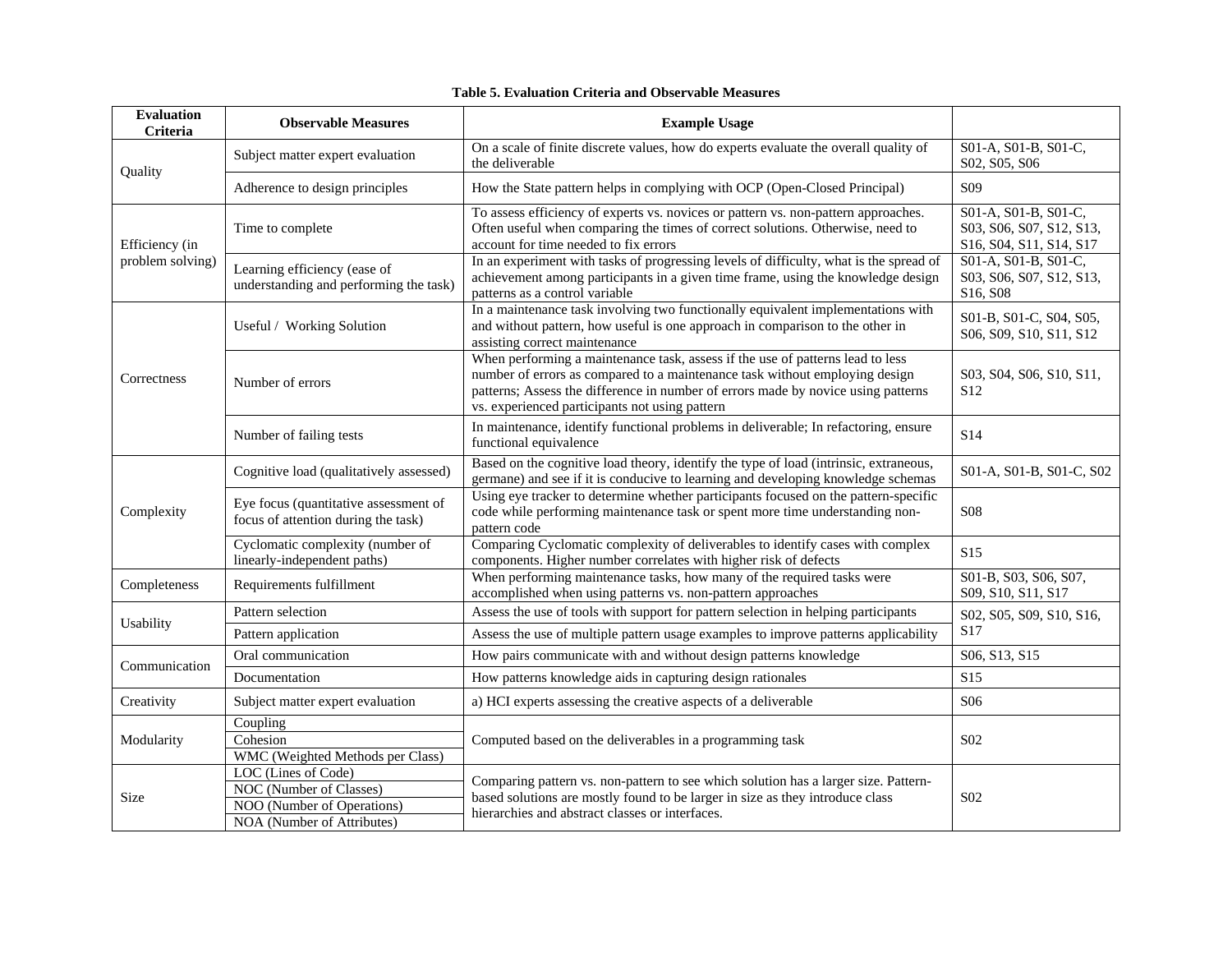providing pattern-specific material should be augmented with concrete examples of the use of patterns in similar problems and specific platform. Patterns enabled the teams early on to capture the core architectural components and use them for refactoring the architecture. Use of patterns also found to be helpful in communicating the architecture description and documenting the rational and design.

*S16*: Two groups (control without pattern knowledge; treatment with pattern knowledge) were given tasks of progressive level of difficulty. Both groups reached the expected level of task completion. Number of participants is considered less to draw a statistically significant interpretation. Researchers also stressed the need to increase the level of participation and motivating participants towards task completion.

*S17*: Participants who were given the full Usability-Supporting Architecture Patterns (USAP) provided complete solutions in terms of responsibilities considered in redesigning the architecture. Group given only the task description considered one-third of the responsibilities as compared to the group with detailed information and examples. Patterns found helpful in remembering and considering all the relevant responsibilities.

#### *4.5.2 Studies in Maintenance*

*S03*: Participants required more time on task with the presence of additional pattern-specific comments but produced more correct solutions. Quality of the solutions found to be independent of time required to solve them. Less correct solutions with Non-patternspecific comments in less time. Time needed to correct these solutions in a real setting will offset the gain in time. Comparing only correct solutions, patterns group required less time for maintenance task and avoided mistakes as compared to other group. Benefits may be more pronounced in larger and more complex maintenance tasks.

*S04*: Grouping of participants in PAT (using Pattern-based solution) and ALT(using alternate, simpler solutions). All groups given same set of problems in different orders, half before pattern course (PRE), and half after pattern course (POST). All combinations of PAT/ALT and PRE/POST involved in grouping to study the effect of each factor. Using a pattern where a simpler solution would suffice found harmful in terms of program understandability and maintenance in some cases (Observer pattern). Whereas no significant differences observed in other cases (Visitor and Composite pattern). Use of Decorator pattern found to assist in program modification, however calling the modified functionality was more error prone due to delocalization of functionality. Only minor changes in the complexity of the maintenance task observed with the use of Composite pattern as it introduced less modifications in the program structure.

*S08*: Familiarity with patterns and UML found helpful in comprehension and maintenance tasks.

*S10*: While performing maintenance tasks on programs containing design patterns, developers are likely to utilize the relevant design pattern to accomplish the task. The nature of the maintenance task also affects the utilization of a design pattern. Utilizing existing design patterns during maintenance may lead to less faulty code.

*S11*: In this replication study, participants were less experienced than the reference study. However, it was found that pattern documentation in code is still useful in increasing the efficiency during maintenance activities. As compared to the reference study, there was an improvement in time which may be attributed to the fact that this was a web-based exercise, as opposed to paper-based.

*S12*: Results of the replication study were significantly different from the original study. Harmful effects of Observer pattern reported in the original study were not found in the replication. A strong negative impact of Visitor pattern found in the replication where no such indication was made in the original study. Fewer harmful effects found in using Decorator pattern. Results related to Composite and Factory pattern were consistent with the original experiment. More intuitive patterns (e.g., Observer, Decorator) generally do little harm, in terms of maintenance, even if used unnecessarily. Awareness of good design principles is significant in addition to the knowledge of design patterns.

*S13*: Significant differences in terms of communication observed when tested before and after provision of training material (pretest and posttest). In pretest, the explanation phase was small or even non-existent whereas rest of the communication was dominated by one individual (expert or novice). After 3-months design patterns course, there was a clear explanation phase at the start while remainder of the working time involved balanced communication. In terms of pair programming, a common understanding of problems and solutions can lead to better collaborative behavior among the pairs.

*S14*: Patterns introduced in example application after refactoring include Composite, Decorator, Factory Method, and Observer (top four most frequently occurring patterns according to literature). Refactoring to incorporate design patterns can improve the efficiency of maintenance tasks in terms of time spent and number of errors and can account for the additional time required to refactor This observation holds irrespective of the level of expertise of participants.

# **5. DISCUSSION**

In this section we discuss some observations that may assist in study design and interpretation of results.

# **5.1 Study Execution Challenges**

Some of the problems during the conduct of a study, as discussed in the literature, are given below:

#### *5.1.1 Participant Attrition*

Participant attrition means the reduction or decrease in the number of participants during the course of a study execution. Fifteen of the 19 studies involve less than 50 participants. In study S16, initially 84 students signed up for the experiment. The number decreased to 27 by the time the trial for study began. Number of participants was decreased to 18 at the start of introductory section. The results for only 10 of the participants were reported indicating that only 10 students eventually completed the study.

Assessing the applicability of patterns is more meaningful in medium to large size tasks. These tasks demand more commitment from participants in terms of time and effort. Participants may lose interest during the process or have to leave the study due to time constraints. There is a need to further explore the role of providing appropriate incentives for generating and maintaining participants' interest through the course of the study.

#### *5.1.2 Use of Preparatory Material*

Information content and presentation of the preparatory material can have a significant effect on pattern adoption and task completeness. Studies found significant differences in the level of completeness of task when one group was provided more comprehensive material (with information presented in the form of patterns) as compared to the other groups (S01-B, S03, S11,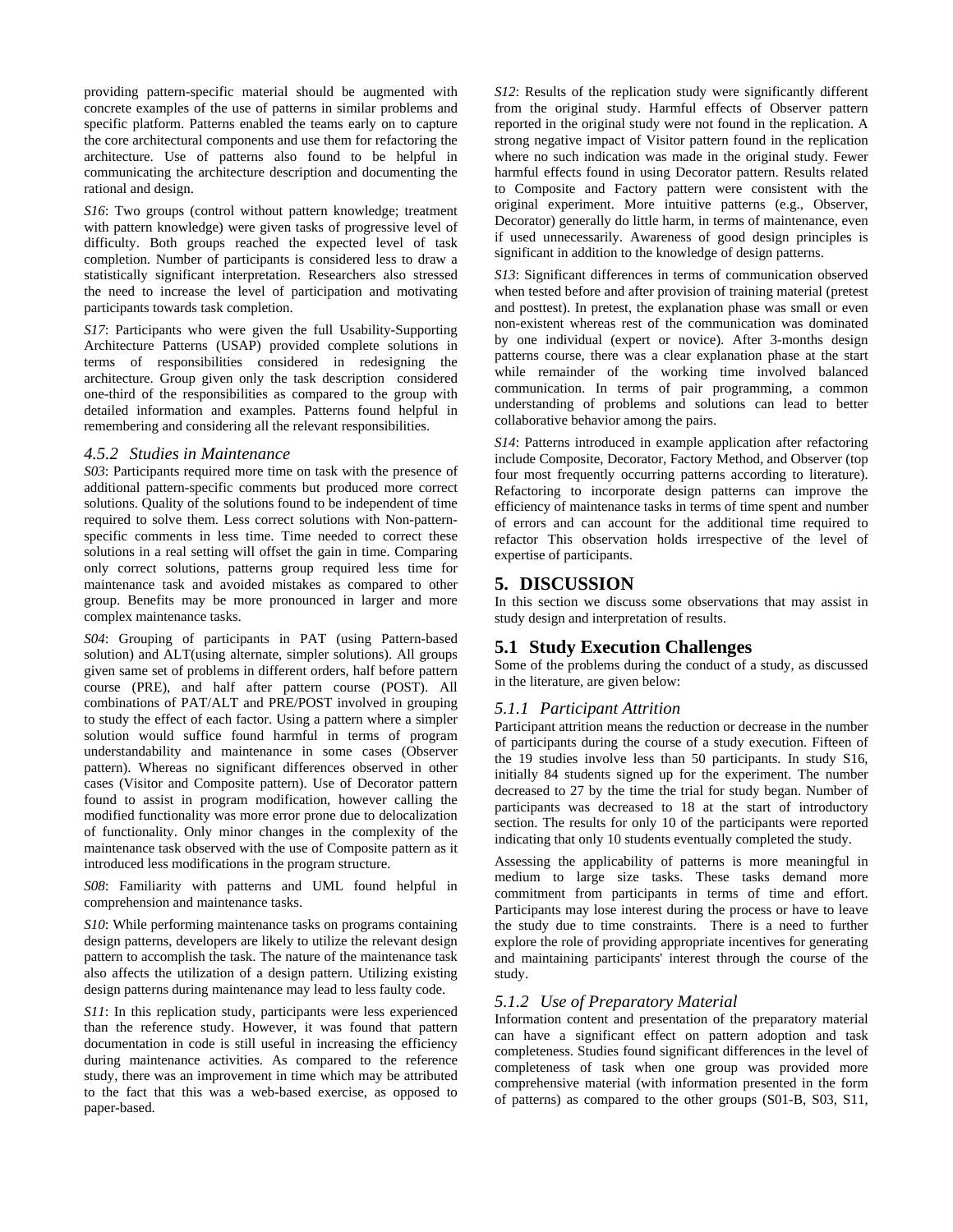S17). In study S17, the group with the least detailed material provided a third of the functionality compared to the group with most detailed material containing concrete task-specific examples in the material text and design.

In general, participants were divided into pattern vs. non-pattern groups. Non-pattern group received only non-pattern-specific preparatory material. Pattern group received same pattern-specific preparatory material. In study S15, both groups were given pattern-specific material. However, one group of participants received more details about applicable patterns, augmented with multiple concrete examples in the given problem domain and platform context. The other group only received basic information about patterns without specific examples. The use of patterns was optional in the study. The first group adopted the patterns in their solution in contrast to the second group. Pattern adoption may be non-existent or even erroneous when insufficient preparatory material is provided to the participants. However, the degree of separation from the examples and the problem to be solved can affect the outcome. If the examples match the problem, then participants need only apply the patterns to match their solution to the example. More work is needed to quantify an appropriate degree of separation to distinguish success attributed to the pattern, versus success due to a well-matched example.

In study S16, both groups received the same information content and use of patterns was also not mandatory. One group was presented the information in a pattern-specific manner i.e., participants in this group were introduced to a set of patterns along with the contextual relationships between various patterns. T he other group was presented the same information in a patternneutral manner. The study does not elaborate on how the equivalence of information content (for pattern-specific and pattern-neutral representations) was established. In both groups, participants did not sufficiently utilize the preparatory material provided. In general, participants in the group with patternspecific information did not utilize the patterns in their solutions. There is a need to further investigate how to steer the participants towards using material provided during the study without influencing the study outcomes.

#### *5.1.3 Understanding Task Rationale*

Task rationale or task goal affects pattern selection and adoption. Participants who did not understand or did not accept the task rationale or goal had difficulty in adopting the pattern. In study S02, participants who were provided the patterns were successful in applying the patterns, however, they had difficulty providing the rationale for using the patterns. In pattern selection tasks, however, problem solvers must have some knowledge of the goal to select an appropriate pattern (or schema) [\[27\]](#page-10-5). Thus, pattern application tasks side-step this issue, as evidenced in study S02. In addition, participants in studies S04 and S07 did not accept or realize the goal (improve maintainability) and instead found the patterns counterintuitive, because the extra work required to apply the pattern exceeded their motivation to achieve the goal.

It is important to design tasks that can realistically measure the applicability of patterns in situations that align with the objectives of the pattern.

#### *5.1.4 Time on Task*

Time to complete a task is a confounded measure of efficiency. Several studies used time to completion as an evaluation criterion (see Table 5), yet two studies suggest this criterion yields mixed results. In study S01-A, experts perform faster, however, novices outperformed experts despite taking longer to learn and apply the

patterns. In study S03, participants who received more patternspecific guidance required more time to perform the task but yielded more correct solutions.

Time can serve as a suitable measure of efficiency if: a) only correct solutions are compared; b) time needed to fix the errors in incorrect solutions is accounted for while comparing them with correct solutions. Assessing the construct validity, as considered in study S08, can help in identifying suitable observable measures for a given evaluation criteria.

#### *5.1.5 Technical Considerations*

In some of the experiments involving specific frameworks, participants faced technical issues e.g., unfamiliar error messages, lack of documentation to understand the errors, lack of training to resolve the errors quickly. In study S01-B, for example, time spent in resolving such problems due to unfamiliarity with the framework, hindered completion of the task. While one might try to improve the training to address this problem, reducing the need to use complex tools or frameworks to complete the study removes interference and any confounds attributable to these technical distractions.

## **5.2 Improving Pattern Use**

The aim of these experiments is to improve pattern use: whether it be by identifying demographic traits of individuals likely to correspond to improved performance, or to design effective training materials. We now discuss this aim in three separate regards: pattern selection; pattern instantiation; pattern comprehension and maintenance.

#### *5.2.1 Pattern Selection*

Pattern selection means identifying suitable patterns that are applicable to a given problem description. This task was especially difficult for participants. In particular, a single example application may not be sufficient to enable the novices to identify the pattern in a different problem setting (S02, S05). Certain patterns are easier to identify when applicable (e.g., Strategy) than other patterns (e.g., Factory). Whereas the strategy pattern evokes the notion of replaceable code during runtime, similar to common plugin-based architecture, the factory pattern is more nuanced as means to instantiate classes during runtime through method invocation. The difference in participant abilitiy may relate to the presence or absence an existing mental model. Wording in a problem statement at times provides clues regarding applicable patterns (S05). This wording may unavoidably bias participants to select the appropriate pattern. Finally, we found that providing multiple, domain specific examples of pattern instantiation helps in pattern selection (S07, S15).

In some of the experiments, participants were given a light-weight tool with built-in support for pattern selection (S01-A). In those settings, novices were able to perform better with patterns and even outperformed experienced users in some cases in terms of design quality. This suggests that tool support for pattern selection can help novices in selecting the most appropriate pattern for the problem at hand.

#### *5.2.2 Pattern Application*

Pattern application is the process of mapping the pattern description or template to a concrete pattern instance in design or code. This step often requires customization of the pattern in accordance with the context of the problem. Participants might need to instantiate patterns once they have selected an appropriate pattern. They may also be given a pre-selected pattern and required to apply it to a given problem.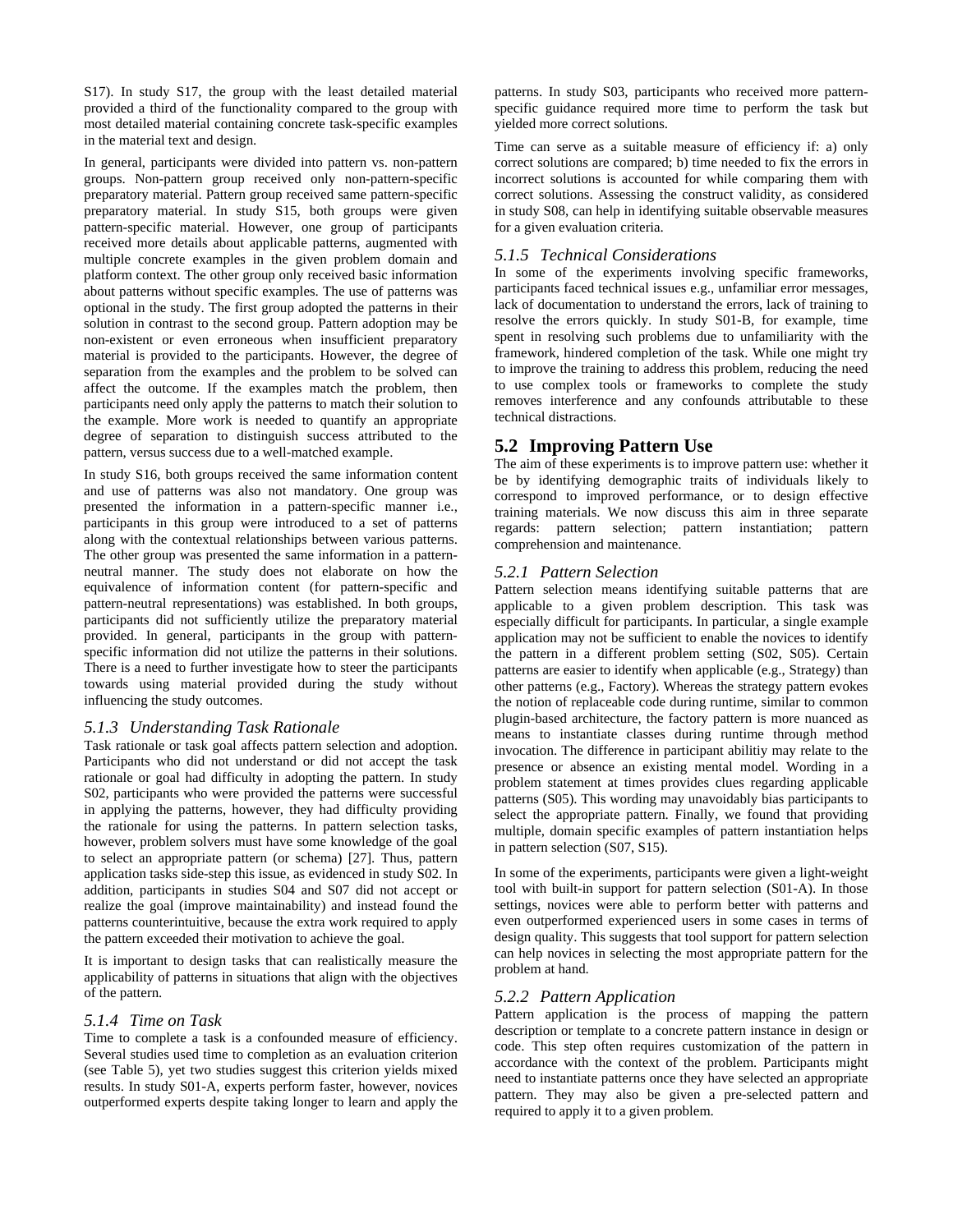In many cases, this was found to be a major challenge for novices as they struggled while mapping from pattern to actual design. In the context of object-oriented patterns, one experiment (S05) identified that the mapping process led to misrepresentation errors such as incorrect use of abstract classes, concrete classes and interfaces in design. Participants found it difficult to identify appropriate operations or to translate from generic operations given in the pattern to specific operations applicable to the problem. Familiarity of participants with design languages, such as UML, was found useful when comprehending patterns (S08). This may suggest a basic understanding of object-orientation can impact results.

Another problem related to pattern instantiation was incomplete designs where key classes and operations were missing. This problem further suggests that basic design knowledge and understanding of classes and relationships is important for successful instantiation of patterns, specifically object-oriented patterns.

#### *5.2.3 Pattern Comprehension and Maintenance*

Pattern comprehension and maintenance is the process of understanding and modifying existing designs with already instantiated patterns. Comprehension and maintenance activities may be viewed as two separate tasks, however, comprehension of the existing pattern in a design or code is necessary to successfully conduct a maintenance activity.

Documentation of existing patterns in design or code was found to be helpful in performing a maintenance task in terms of efficiency and correctness. Two studies evaluated the use of documenting pattern-specific comments (S03, S11), in addition, to other comments. Participants who were provided code with patternspecific comments found it helpful to understand the task and successfully perform the maintenance activities. One study (S03) involving experienced participants performed a comparison of correct solutions. Groups with pattern-specific comments required less time for the maintenance task and were able to avoid mistakes when compared to the other groups. A replication of this study (S11) using pattern taglets (an extension of javadoc to enable pattern-specific comments) found similar results. Even though the participants were less experienced than the reference study, pattern documentation in code was still found to be useful in increasing efficiency during maintenance activities in terms of time and correctness.

Another study documented patterns in design using UML (S10). Although there were no pattern specific comments used, this presentation assisted the participants during the maintenance activity. Participants were more likely to utilize relevant design patterns to accomplish the maintenance activity. Utilization of design patterns during maintenance also produced less faulty code. The nature of a maintenance task may also affect whether the participants will utilize existing design patterns or not.

Patterns are found useful for maintenance activities. When participants are aware of the existence of patterns in a system, they are more likely to utilize these patterns during maintenance. Pattern documentation (in the form of design or comments in code) makes it easier to locate relevant classes and their collaborations in an instantiated pattern.

# **5.3 Understanding Differences between Experts and Novices**

Some of the studies that were included in our literature survey highlighted the differences between novices and experts while working with design patterns. It might be expected, as observed in some studies, that people with more knowledge of design patterns will be able to utilized the patterns with facility as compared to those with less knowledge of patterns. However, in some studies, experienced designers not familiar with a set of software patterns found it harder than novices to successfully utilize these patterns (S01-A, S01-B). Following subsections discuss these observations in the context of the study design and the observations recorded.

## *5.3.1 Internalization of Knowledge*

Increased cognitive load can lead to decrease in performance. Sweller describes the importance of keeping problem solving tasks as simple as possible to avoid over burdening cognitive load [\[27\]](#page-10-5). We observed in a few study designs situations where the participants cognitive load (the number of items they had to remember) had negative effects on performance. In study S01-B, experts who approach problem solving with their own mental model had to overcome their preconceptions when using design patterns to solve the problem in a new way. In addition, this study employed use of a framework that decreased performance: novices dealt with a learning curve, whereas experts were distracted by the many unrelated details made available in the framework. In study S01-C, the participants were required to use a framework that had a steep learning curve, which distracted from the pattern task.

Novices may be able to internalize the knowledge captured in a design pattern more effectively if the cognitive load is minimized while presenting and documenting patterns.

## *5.3.2 Unlearning and Re-learning*

Discuss, in the context of empirical evaluation, why experts not familiar with patterns find it harder at times to work with patterns. They have their own mental schemas of knowledge and the new pattern may present a different schema than their own. Experts would then need to unlearn or adapt their own schemas to understand and apply the patterns which introduces additional cognitive load. Whereas novices may not have such existing schemas and would experience cognitive load to build new schemas instead of to unlearn or adapt their existing schemas.

In study S01-A, aimed at assessing the cognitive learning efficiency through use of design patterns, novices outperformed the more experienced students in terms of quality as they completed a set of three design problems. The experienced students took less time with each problem whereas such as reduction in time to solve a problem was note observed for novices. However, in study S01-B, with control (consisting of novices and experienced designers without patterns) and treatment (consisting of novices and experienced designers with patterns) groups, both novices and experiences designers using patterns performed better than the control group.

Experts had to overcome the additional cognitive load introduced by the conflict between their existing mental patterns and the presented design patterns. Similar findings were reported in relation to creativity of participants in the domain of decision support systems [\[6\]](#page-9-24).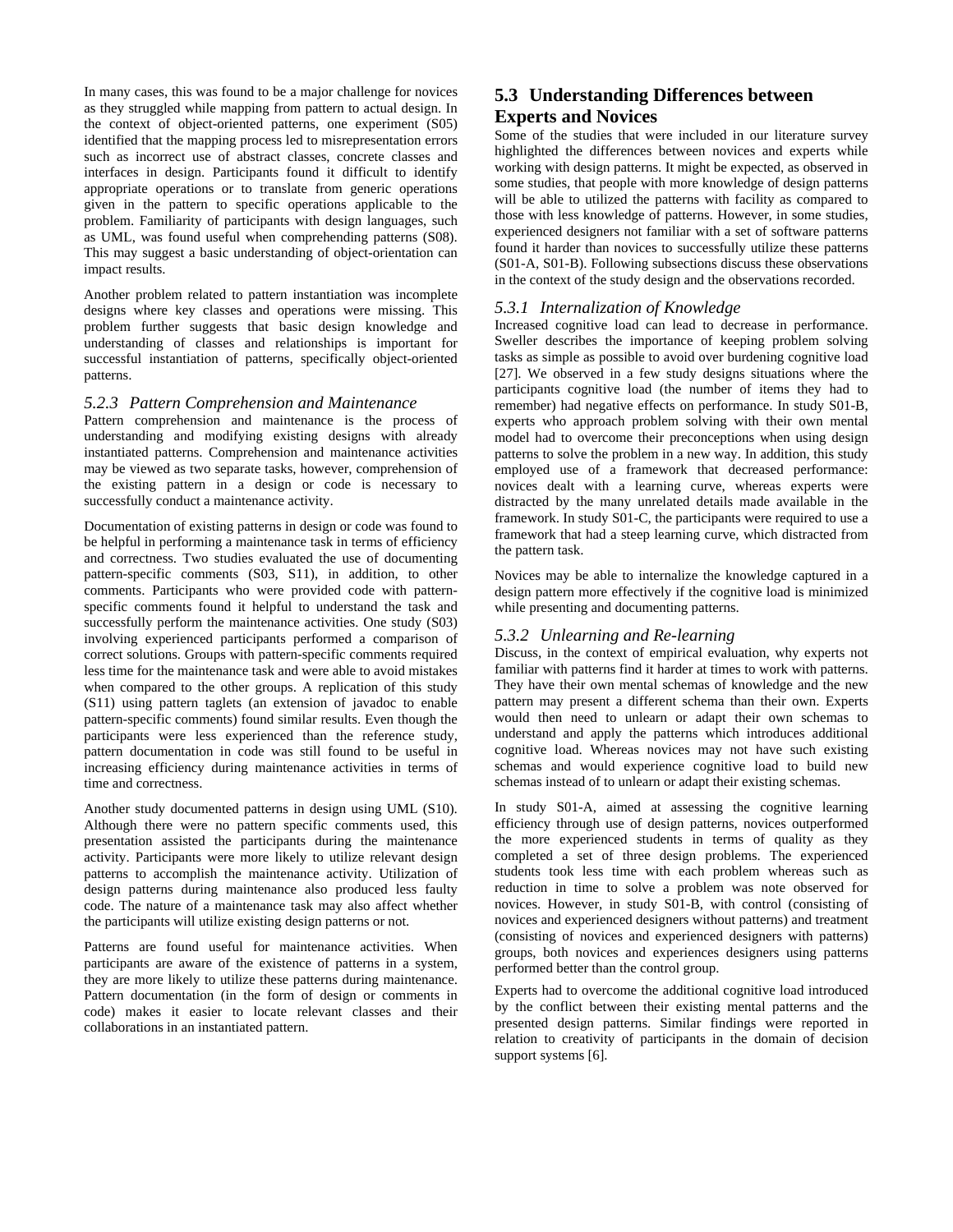# **6. CONCLUSION**

We have conducted a survey of literature on empirical evaluation of software design patterns. The survey involves 19 distinct studies reported in 17 papers. From these studies, we have extracted information that can be helpful when designing an empirical study for assessing efficiency and effectiveness of software patterns. We have identified 17 independent variables in three different categories (5 related to participants demographics; 3 related to pattern presentation; 9 related to problem presentation). We also extracted 10 different evaluation criteria with 23 associated observable measures. We synthesized the reported observations to identify challenges in study execution as well as discussion on improving pattern use. Our literature survey can be used by software design patterns researchers and developers as an experimental design roadmap when evaluating patterns for efficiency and effectiveness.

#### **7. ACKNOWLEDGMENTS**

We thank the NCSU Realsearch Group for their help with this paper. A special thanks to Ben Smith for his help with voting on the papers.

#### **8. REFERENCES**

- <span id="page-9-0"></span>[1] B. Adelson and E. Soloway, "The role of domain experience in software design," *IEEE Transactions on Software Engineering,* vol. 11, no. 11, pp. 1351 - 1360, Nov. 1985
- <span id="page-9-2"></span>[2] C. Alexander, S. Ishikawa, M. Silverstein, M. Jacobson, I. Fiksdahl-King, and S. Angel, *A Pattern Language*. New York: Oxford University Press, 1977.
- <span id="page-9-23"></span>[3] J. Bansiya and C. G. Davis, "A hierarchical model for object-oriented design quality assessment.," *IEEE Transactions on Software Engineering,* vol. 28, no. 1, 2002.
- <span id="page-9-5"></span>[4] D. Budgen, M. Turner, P. Brereton, and B. Kitchenham, "Using mapping studies in software engineering," in *20th Annual Psychology of Programming Interest Group Conference (PPIG 2008)*, Lancaster University, UK, 2008.
- <span id="page-9-9"></span>[5] A. Chatzigeorgiou, N. Tsantalis, and I. Deligiannis, "An empirical study on students' ability to comprehend design patterns," *Computers and Education,* vol. 51, no. 3, pp. 1007-1016, 2008.
- <span id="page-9-24"></span>[6] P. K. Cheung, P. Y. K. Chau, and A. K. K. Au, "Does knowledge reuse make a creative person more creative? ," *Decision Support Systems,* no. pp. 219-227, 2008.
- <span id="page-9-13"></span>[7] E. Chung, J. Hong, M. Prabaker, J. Landay, and A. Liu, "Development and evaluation of emerging design patterns for ubiquitous computing," in *Conference on Designing Interactive Systems (DIS'04)*, 2004, pp. 233- 242.
- <span id="page-9-4"></span>[8] P. Clements and L. Northrup, *Software Product Lines: Practices and Patterns*. Reading, PA: Addison-Wesley Professional, 2001.
- <span id="page-9-14"></span>[9] B. Ellis, J. Stylos, and B. Myers, "The factory pattern in API design: A usability evaluation," in *29th International Conference on Software Engineering (ICSE'07)*, Minneapolis, MN 2007, pp. 302-311.
- <span id="page-9-3"></span>[10] M. Fowler, *Analysis Patterns: Reusable Object Models*. Menlo Park, CA: Addison Wesley Longman, Inc, 1997.
- <span id="page-9-6"></span>[11] M. Fowler, *Analysis Patterns: Reusable object models*. Reading, MA: Addison-Wesley Professional, 1997.
- <span id="page-9-7"></span>[12] M. Fowler, *Patterns of Enterprise Application Architecture*. Reading, MA: Addison-Wesley Professional, 2002.
- <span id="page-9-1"></span>[13] E. H. Gamma, Richard; Johnson, Ralph; and Vlissides, John, *Design Patterns: Elements of Reusable Object-Oriented Software*. Reading, Massachusetts: Addison-Wesley Publishing Company, 1995.
- <span id="page-9-21"></span>[14] E. Golden, B. E. John, and L. Bass, "The Value of a Usability-Supporting Architectural Pattern in Software Architecture Design: A Controlled Experiment," in *27th international conference on Software engineering (ICSE'05)*, St. Louis, MI, 2005.
- <span id="page-9-19"></span>[15] T. Ihme and P. Abrahamsson, "The Use of Architectural Patterns in the Agile Software Development of Mobile Applications," in *International Conference on Agility (ICAM'05)*, Helsinki, Finland, 2005.
- <span id="page-9-12"></span>[16] M. A. Jalil and S. A. M. Noah, "The Difficulties of Using Design Patterns among Novices: An Exploratory Study," in *5th International Conference on Computational Science & Applications (ICCSA'07)*, Kuala Lampur, Malaysia, 2007, pp. 97-103.
- <span id="page-9-15"></span>[17] S. Jeanmart, Y. G. H. Sahraoui, and N. Habra, "Impact of the visitor pattern on program comprehension and maintenance," in *Third International Symposium on Empirical Software Engineering & Measurement (ESEM'09)*, Lake Buena Vista, FL, 2009, pp. 69-78.
- <span id="page-9-8"></span>[18] G. Kolfschoten, S. Lukosch, A. Verbraeck, and Edwin Valentin, "Cognitive learning efficiency through the use of design patterns in teaching," *Computers and Education,* vol. 54, no. 3, pp. 652-660, April 2010.
- <span id="page-9-16"></span>[19] T. H. Ng, S. C. Cheung, W. K. Chan, and Y. T. Yu, "Toward effective deployment of design patterns for software extension: a case study," in *International Workshop on Software Quality (WoSQ'06)*, 2006, pp. 51-56.
- <span id="page-9-17"></span>[20] T. H. Ng, S. C. Cheung, W. K. Chan, and Y. T. Yu, "Do maintainers utilize deployed design patterns effectively?," in *29th International Conference on Software Engineering (ICSE'07)*, Minneapolis, MN, USA, 2007.
- <span id="page-9-18"></span>[21] T. H. Ng, Cheung, S.C., Chan, W.K., and Yu, Y.T. 2006. . In Proceedings of the "Work Experience versus Refactoring to Design Patterns: A Controlled Experiment," in *14th ACM SIGSOFT international symposium on Foundations of software engineering. (SIGSOFT'06/FSE-14)* Portland, OR, 2006, pp. 12-22.
- <span id="page-9-20"></span>[22] R. Porter and P. Calder, "Patterns in Learning to Program - An Experiment?," in *Sixth Australasian Conference on Computing Education (ACE'04)*, 2004.
- <span id="page-9-22"></span>[23] L. Prechelt and M. Liesenberg, "Design Patterns in Software Maintenance: An Experiment Replication," in *Second International Workshop on Replication in Empirical Software Engineering Research (RESER'11)*  Freie Universität Berlin, 2011.
- <span id="page-9-11"></span>[24] L. Prechelt, B. Unger, W. F. Tichy, P. Brossler, and L. G. Votta, "A Controlled Experiment in Maintenance Comparing Design Patterns to Simpler Solutions," *IEEE Transactions on Software Engineering,* vol. 27, no. 12, pp. 1134-1144, 2001.
- <span id="page-9-10"></span>[25] L. Prechelt, Unger-Lamprecht, P. B., M., and W. F. Tichy, "Two controlled experiments assessing the usefulness of design pattern documentation in program maintenance," *IEEE Transactions on Software Engineering,* vol. 28, no. 6, 2002.